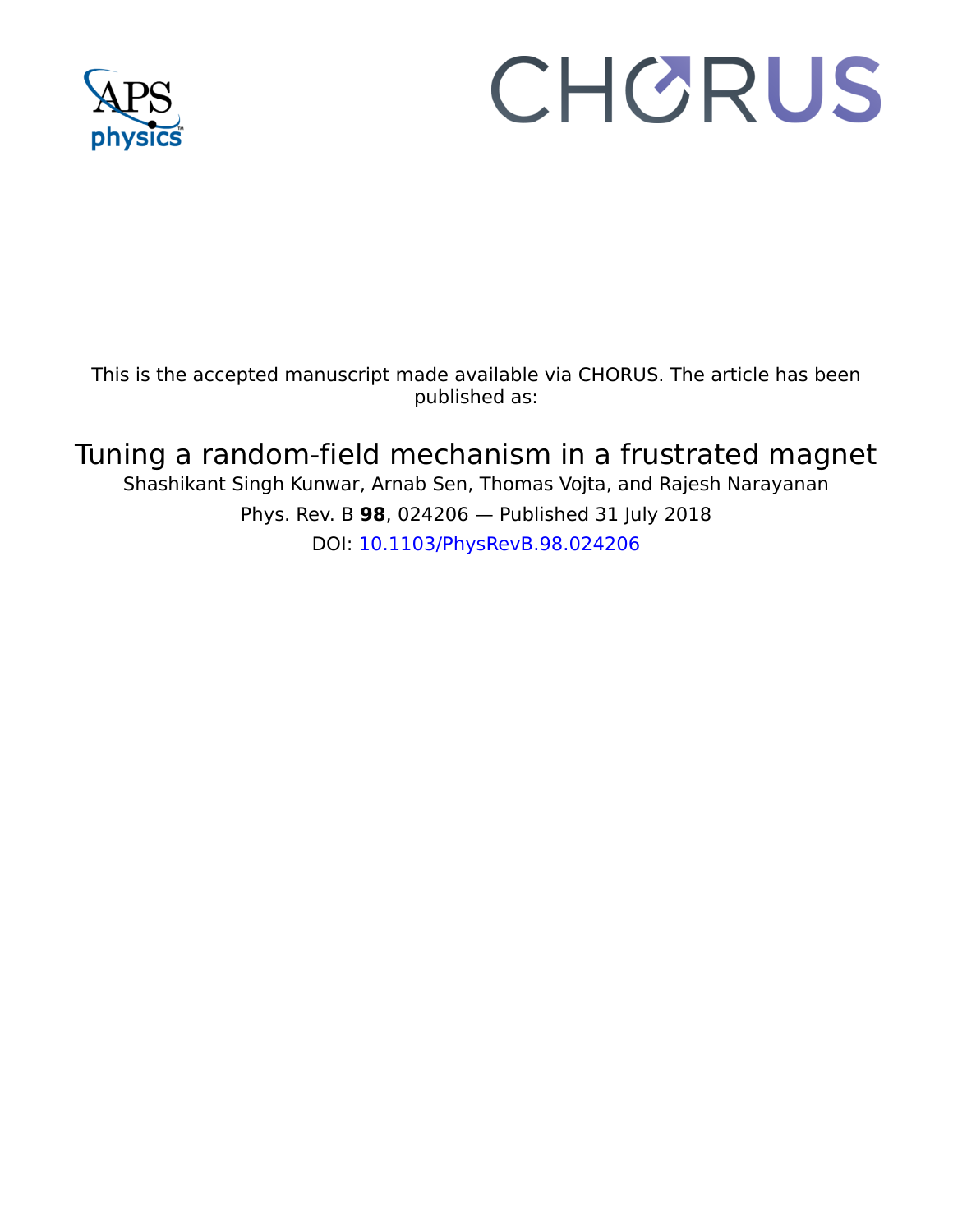# Tuning a random field mechanism in a frustrated magnet

Shashikant Singh Kunwar,<sup>1</sup> Arnab Sen,<sup>2</sup> Thomas Vojta,<sup>3</sup> and Rajesh Narayanan<sup>1</sup>

 $1$ Department of Physics, Indian Institute of Technology Madras, Chennai 600036, India.

 $2$ Department of Theoretical Physics, Indian Association for the Cultivation of Science, Jadavpur, Kolkata 700032, India.

<sup>3</sup>Department of Physics, Missouri University of Science and Technology, Rolla, Missouri 65409, USA.

(Dated: July 13, 2018)

We study the influence of spinless impurities on a frustrated magnet featuring a spin-density wave (stripe) phase by means of Monte Carlo simulations. We demonstrate that the interplay between the impurities and an order parameter that breaks a real-space symmetry triggers the emergence of a random-field mechanism which destroys the stripe-ordered phase. Importantly, the strength of the emerging random fields can be tuned by the repulsion between the impurity atoms; they vanish for perfect anticorrelations between neighboring impurities. This provides a novel way of controlling the phase diagram of a many-particle system. In addition, we also investigate the effects of the impurities on the character of the phase transitions between the stripe-ordered, ferromagnetic, and paramagnetic phases.

#### I. INTRODUCTION

Low-temperature phases of many-particle systems usually break one or several of the symmetries of the interactions spontaneously. This is well described by the concept of order parameters (OPs), quantities that vanish in the symmetric phase but are nonzero (and nonunique) in the symmetry-broken phase (see, e.g., Ref. [1\)](#page-8-0). A simple example of an OP is the total magnetization which measures the degree to which the spin rotation symmetry is broken. In recent years, lots of attention has been attracted by phases that spontaneously break real-space symmetries in addition to spin, phase, or gauge symmetries, for example by rendering the  $x$  and  $y$  directions in a crystal inequivalent. Such phases include the chargedensity wave or stripe phases in cuprate superconductors, the Ising-nematic phases in the iron pnictides<sup> $2-4$  $2-4$ </sup>, valence-bond-solids in quantum magnets $5^{-7}$  $5^{-7}$  and the crystalline phases of certain lattice-gas models of hard-core particles<sup>[8](#page-8-5)</sup>.

Realistic materials always contain some quenched disorder or randomness in the form of vacancies, impurity atoms, random strains, and other types of imperfections. Consequently, the question of how such randomness affects different broken symmetries and thus different OPs is crucial for understanding the materials' behaviors (for recent reviews see, e.g., Refs. [9](#page-8-6)[–11\)](#page-8-7).

In this paper, we focus on the impact of random disorder on a phase that breaks a real space symmetry. To do so we turn our attention to a frustrated Ising model on a square lattice having ferromagnetic nearest-neighbor interactions and antiferromagnetic next-nearest-neighbor interactions. The disorder takes the form of spinless impurities or vacancies that dilute the magnetic lattice. The resulting Hamiltonian reads

<span id="page-1-0"></span>
$$
H = -J_1 \sum_{\langle ij \rangle} \rho_i \rho_j S_i S_j - J_2 \sum_{\langle \langle ij \rangle \rangle} \rho_i \rho_j S_i S_j \tag{1}
$$

where the  $S_i = \pm 1$  are classical Ising variables, while  $J_1 > 0$  and  $J_2 < 0$  are the nearest-neighbor and nextnearest-neighbor interactions, respectively. The  $\rho_i$  are quenched random variables that take the values 0 (vacancy) with probability  $p$  and 1 (site occupied by spin) with probability  $1 - p$ . We consider both uncorrelated randomness for which the  $\rho_i$  are statistically independent and anticorrelated randomness for which repulsion between the impurities suppresses the simultaneous occupation of two nearest-neighbor sites by impurities.

In the absence of vacancies  $(p = 0)$ , the phase diagram and the phase transitions of this system are wellunderstood (see Fig. [1](#page-2-0) as well as Refs. [12](#page-8-8)[–15](#page-8-9) and references therein). At high temperatures, it features a conventional paramagnetic phase. Upon lowering the temperature, two distinct symmetry-broken phases appear. For  $g = |J_2|/J_1 < 1/2$ , the system enters a ferromagnetic (FM) low-temperature phase that breaks the  $Z_2$ Ising symmetry but none of the real-space symmetries. For  $g > 1/2$ , in contrast, the low-temperature phase displays a stripe-like spin order that breaks not only the Ising symmetry but also the  $Z_4$  rotation symmetry of the square lattice. The Hamiltonian [\(1\)](#page-1-0) is therefore particulary well suited for our study of impurity effects on different OPs as it allows us to contrast an OP that does not break any real-space symmetries (the ferromagnetic OP) with one that does (the stripe OP) .

The direct phase transition between the ferromagnetic and stripe phases as a function of  $q$  is of first order. Extensive numerical simulations $13,14$  $13,14$  have also established that the transition from the stripe phase to the paramagnetic phase is first order for  $g < g^* \approx 0.67$ . The line of first order transition terminates at  $g^*$  and gives rise to critical behavior in the Ashkin-Teller<sup>[16](#page-8-12)[,17](#page-8-13)</sup> univer-sality class<sup>[18](#page-8-14)</sup>. Finally, the transition from the ferromagnetic phase to the high temperature paramagnetic phase is known to lie in the Ising universality  $class^{12-15}$  $class^{12-15}$  $class^{12-15}$ .

To analyze how the site dilution influences the frustrated Ising model [\(1\)](#page-1-0), we perform extensive Monte Carlo simulations. We also determine the exact ground states of small plaquettes to understand the disorder effects microscopically. Our results are illustrated by the phase diagram shown in Fig. [1](#page-2-0) and can be summarized as fol-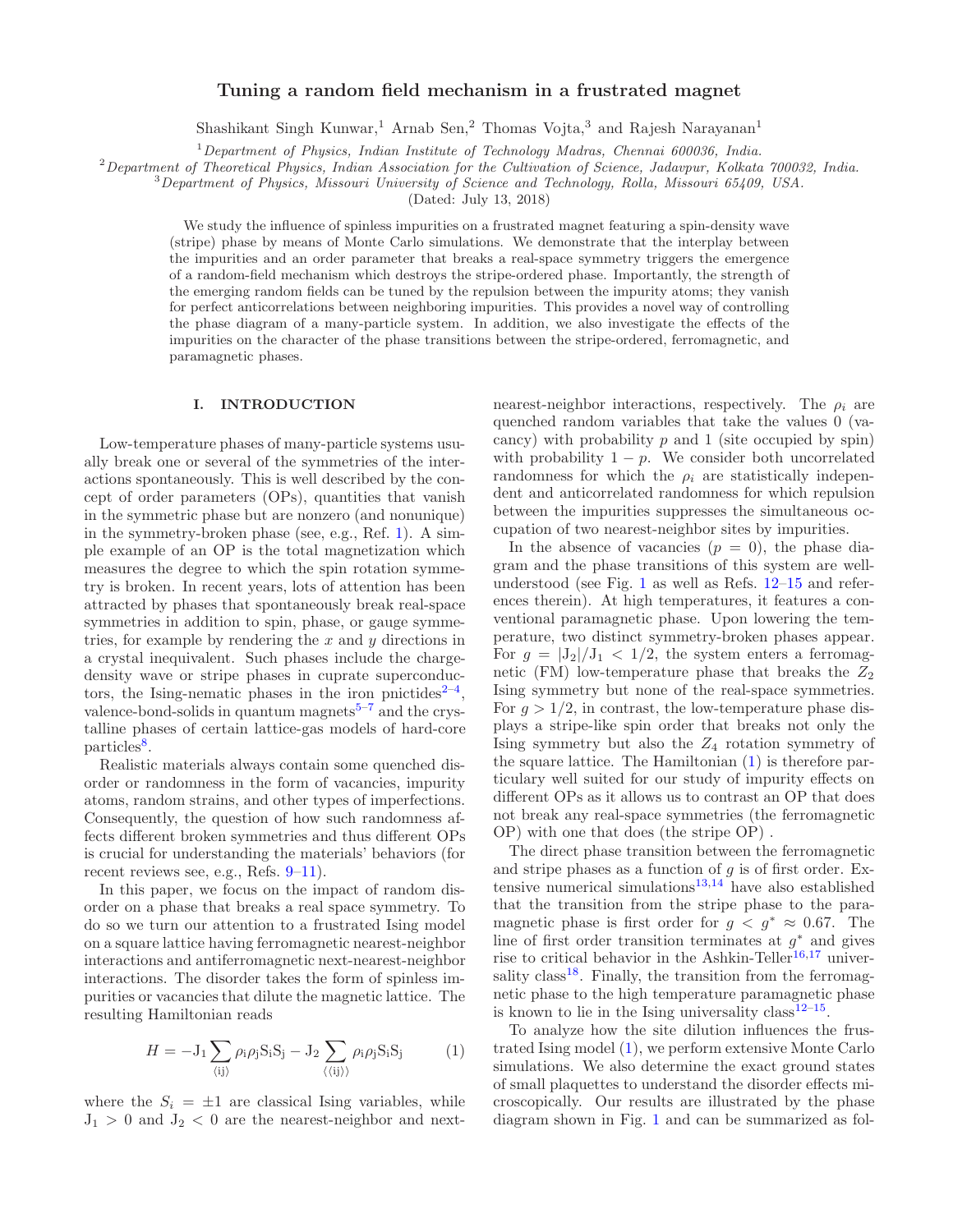

<span id="page-2-0"></span>FIG. 1. Phase diagram of  $J_1-J_2$  Hamiltonian [\(1\)](#page-1-0) for both uncorrelated and anti-correlated site dilution at an impurity concentration of  $p = 1/8$  compared to the phase diagram of the undiluted system $12,13$  $12,13$ . For uncorrelated impurities, the emergent random field mechanism destroys the stripe-ordered phase. In contrast, this phase survives the introduction of anti-correlated disorder. The first-order phase boundaries of the clean model are depicted by dashed lines, the clean ferromagnet-to-paramagnet transition is marked by open squares; and the open triangles represent the Ashkin-Teller critical behavior $16,17$  $16,17$  for the stripe-to-paramagnet transition. The phase boundaries of the diluted system are marked by filled symbols.

lows. The ferromagnetic low-temperature phase survives moderate dilution with both uncorrelated and anticorrelated impurities but its Curie temperature  $T_c$  is suppressed (as is clearly seen in Fig. [1\)](#page-2-0). In contrast, the stripe-ordered low-temperature phase is completely absent for uncorrelated impurities. This is caused by an effective random field for the stripe order that emerges due to the interplay of the impurities and the broken realspace symmetry. This emergent random field destroys the stripe order via domain formation<sup>[19](#page-9-0)[,20](#page-9-1)</sup>. Importantly, the strength of the random fields can be controlled by the repulsion between the impurities; it completely vanishes if the repulsion prohibits the simultaneous occupation of nearest-neighbor sites by impurities. In this case of perfect local anticorrelations between the impurities, the stripe-ordered low-temperature phase survives, albeit with a depressed critical temperature  $T_c$  compared to the undiluted system. This tunable random-field mechanism is the main result of this paper. In addition, we demonstrate that the first-order phase transitions of the undiluted system are rounded by the disorder, in line with the Aizenmann-Wehr theorem<sup>[21](#page-9-2)[,22](#page-9-3)</sup>. At low enough temperatures and close to  $q = 1/2$ , the combined effects of disorder and frustration might result in the formation of Spin Glass (SG) like order. However, we have not been able to identify such a phase beyond doubt in the temperature range we have been able to simulate.

In the rest of this paper, we discuss our simulations, explain the tunable random-field mechanism, and put our results into a broader perspective. The paper is organized in the following manner: Sec. [II](#page-2-1) is dedicated to a description of the primary observables that we calculate via the Monte Carlo simulations. It also gives details of the system parameters. Sec. [III](#page-3-0) focusses on the effect of impurities on the stripe phase. In Sec. [IV,](#page-4-0) we describe the emergent random field mechanism that destabilizes the stripe phase. In this section, we also explain how the emergent random field mechanism can be tuned by introducing anticorrelations into the disorder distribution. Sec. [V](#page-4-1) briefly describes the impact of dilution on the ferromagnetic phase. The fate of the various phase transitions under the influence of disorder is discussed in Sec. [VI.](#page-4-2) We conclude with Sec. [VII.](#page-5-0) Some technical details of our calculations are relegated to the Appendices.

#### <span id="page-2-1"></span>II. MONTE CARLO SIMULATIONS

We employ standard single-spin flip Metropolis<sup>[23](#page-9-4)</sup> simulations of the Hamiltonian [\(1\)](#page-1-0). We study square lattices of linear sizes between  $L = 8$  to 80, averaging the results over 500 to 1000 disorder configurations. Details of the simulation algorithm and parameter values can be found in Appendix A. The primary observables are the OPs for the ferromagnetic and stripe phases. The two-component stripe OP  $\psi \equiv (\psi_x, \psi_y)$  is defined as<sup>[14](#page-8-11)[,15](#page-8-9)</sup>

<span id="page-2-2"></span>
$$
\psi_x = \frac{1}{L^2} \sum_i \rho_i S_i (-1)^{x_i}, \quad \psi_y = \frac{1}{L^2} \sum_i \rho_i S_i (-1)^{y_i}, \tag{2}
$$

where  $(x_i, y_i)$  are the coordinates of site i whereas the ferromagnetic OP, i.e., the magnetization, reads

$$
m = \frac{1}{L^2} \sum_{i} \rho_i S_i . \qquad (3)
$$

We also analyze the corresponding susceptibilities  $\chi_S =$  $L^2 \left[ \langle \psi^2 \rangle - \langle |\psi| \rangle^2 \right] / T$  and  $\chi_F = L^2 \left[ \langle m^2 \rangle - \langle |m| \rangle^2 \right] / T$  as well as the Binder cumulants

$$
U_{\rm S} = 2\left(1 - \frac{1}{2} \frac{\left[\langle \psi^4 \rangle\right]}{\left[\langle \psi^2 \rangle\right]^2}\right), \ U_{\rm F} = \frac{3}{2}\left(1 - \frac{1}{3} \frac{\left[\langle m^4 \rangle\right]}{\left[\langle m^2 \rangle\right]^2}\right). \tag{4}
$$

Here,  $[\cdots]$  denotes the average over disorder realizations whereas  $\langle \cdots \rangle$  indicates the usual thermodynamic (Monte Carlo) average. The Binder cumulants are normalized such that they take the limiting values  $U_{F,S} \rightarrow 1$  deep in the corresponding ordered phases and  $U_{F,S} \rightarrow 0$  deep in the disordered phase. The crossing of the Binder cumulant curves for different system sizes yields the location of the phase transition. The Binder cumulant also allows us to determine the order of the transition: For a continuous transition, it is a monotonic function of temperature<sup>[24](#page-9-5)</sup>. At a first-order transition, in contrast, the Binder cumulant shows a minimum that becomes more pronounced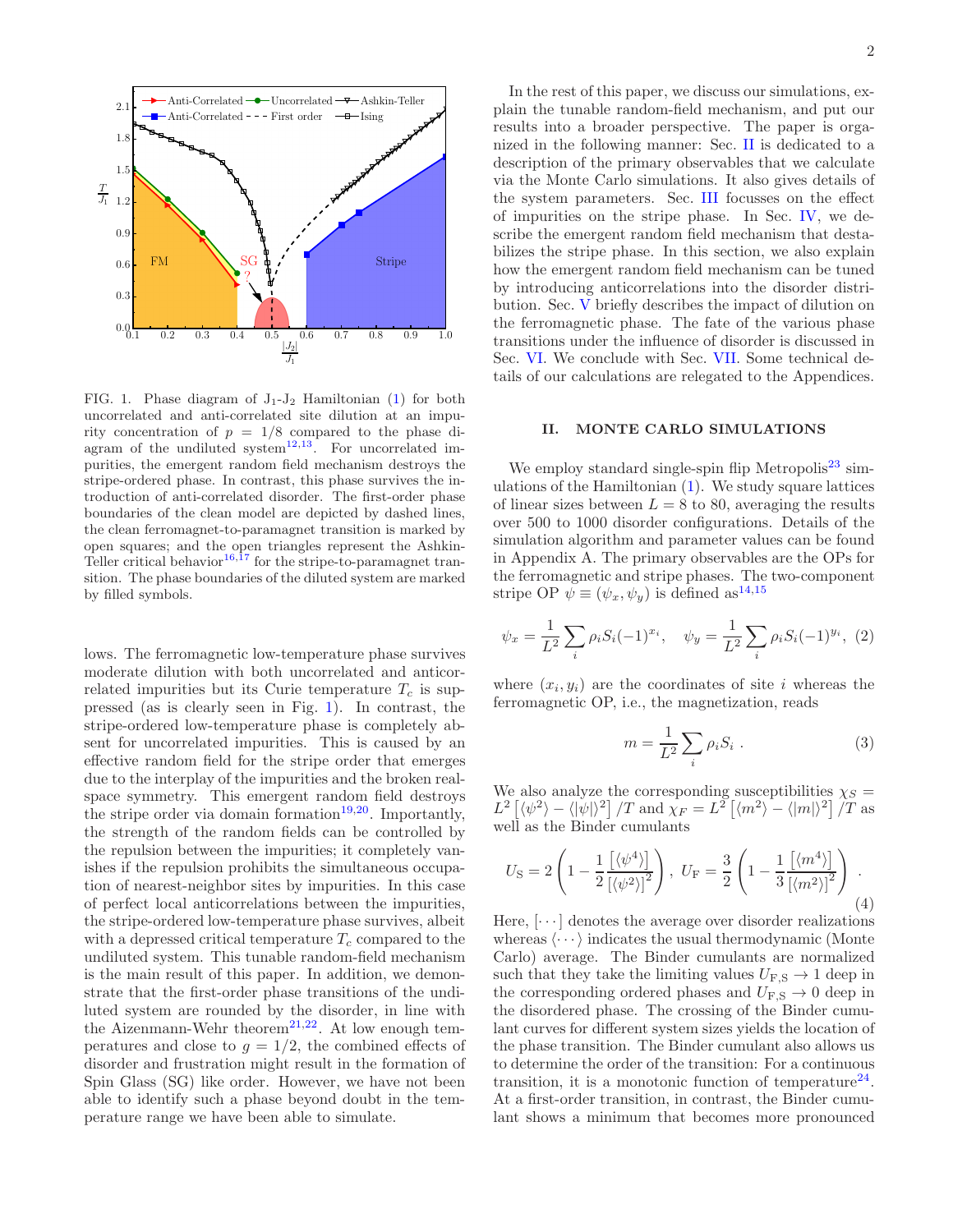

<span id="page-3-1"></span>FIG. 2. Stripe order-parameter  $\psi$  and stripe susceptibility  $\chi_S$  as functions of temperature T for frustration parameter  $q = 1$ , dilution  $p = 1/4$  and several system sizes. Data for uncorrelated vacancies are shown in panels (a) and (c) whereas panels (b) and (d) show results for anti-correlated vacancies.

with increasing system  $size^{25}$  $size^{25}$  $size^{25}$  and is caused by the existence of multiple peaks in the OP distribution. This non-monotonic temperature dependence can serve as an indicator of a first-order transition.

#### <span id="page-3-0"></span>III. STRIPE PHASE

We now turn to the central question of this manuscript, the fate of the stripe phase upon introducing spinless impurities. Figure [2](#page-3-1) depicts the stripe OP and the associated susceptibility for dilution  $p = 1/4$ , contrasting the cases of uncorrelated impurities and perfectly anticorrelated impurities (where the simultaneous occupation of nearest-neighbor sites by impurities is forbidden). The frustration parameter is  $g = |J_2|/J_1 = 1$  for which the undiluted system features a stripe-ordered lowtemperature phase. Figure  $2(a)$  $2(a)$  shows that the stripe order-parameter at low temperatures decreases with increasing system size for the case of uncorrelated impurities. In this case, the stripe susceptibility shown in Fig. [2\(](#page-3-1)c) develops a pronounced secondary peak at low temperatures. As suggested in Ref. [20](#page-9-1), these observations indicate the absence of long-range stripe order in the thermodynamic limit. In contrast, in the case of anticorrelated disorder, the stripe order-parameter saturates at a size-independent nonzero value at low temperatures, as shown in Fig.  $2(b)$  $2(b)$ . The corresponding stripe susceptibility, shown in Fig.  $2(d)$  $2(d)$ , displays the conventional behavior associated with a continuous phase transition. These observations suggest that the stripe order survives in the case of anticorrelated impurities.

To provide further evidence, we compare the behavior of the stripe Binder cumulants  $U_{\rm S}(T)$  for uncorre-



<span id="page-3-2"></span>FIG. 3. Stripe Binder cumulant  $U<sub>S</sub>$  vs. temperature T for frustration parameter  $q = 1$ , dilution  $p = 1/4$  and several system sizes. Panel (a) shows data for uncorrelated impurities whereas results for anticorrelated impurities are presented in panel (b). Panel (c): Local nematic OP  $\eta_i$  for a single system of  $100 \times 100$  sites, uncorrelated impurities with dilution  $p = 1/4$ ,  $T = 0.55$ , and  $q = 1$ . Panel (d) shows the scaling collapse (with  $\bar{\chi}^2 = 0.97$ ) of the stripe Binder cumulant for anticorrelated impurities and  $q = 1$ ,  $p = 1/4$ .

lated and anticorrelated impurities. Figure [3](#page-3-2) depicts the Binder cumulants for the same parameters used above, viz.,  $p = 1/4$  and  $q = 1$ . Focussing on Fig. [3\(](#page-3-2)a), we see that for uncorrelated impurities, the Binder cumulant vs. temperature curves for different system sizes do not cross. With increasing size, the Binder cumulant shifts to smaller and smaller values, i.e., towards the disordered phase, confirming the absence of long-range stripe order for the case of uncorrelated impurities. The fate of the stripe phase can be further illustrated via the nematic OP  $\eta = \psi_x^2 - \psi_y^2$  which measures the local preference for vertical vs. horizontal stripes. The color plot in Fig.  $3(c)$  $3(c)$ shows the *local* nematic OP for each  $2 \times 2$  plaquette, clearly demonstrating competing domains of horizontal and vertical stripes, (see Appendix C).

In contrast, for the case of anticorrelated impurities, the stripe Binder cumulants for different system sizes do cross as evidenced in Fig.  $3(b)$  $3(b)$ . This indicates the existence of a phase transitions and thus the survival of the stripe-ordered low-temperature phase. Estimates of the transition temperature  $T_c$  and the correlation length exponent  $\nu$  can be obtained from finite-size scaling<sup>[26](#page-9-7)[,27](#page-9-8)</sup> (for details, see Appendix B). Figure  $3(d)$  $3(d)$  shows the scaling collapse of the Binder cumulant in terms of the scaled variable  $(T - T_c)L^{1/\nu}$ , with  $T_c = 1.1729(5)$  and  $\nu = 1.26(3)$ . The data collapse is very good; the underlying least-square fit has a reduced  $\bar{\chi}^2 = 0.97^{28}$  $\bar{\chi}^2 = 0.97^{28}$  $\bar{\chi}^2 = 0.97^{28}$ . Because our systems are only moderately large, the value of  $\nu$  should be understood as an effective exponent rather than the true asymptotic exponent.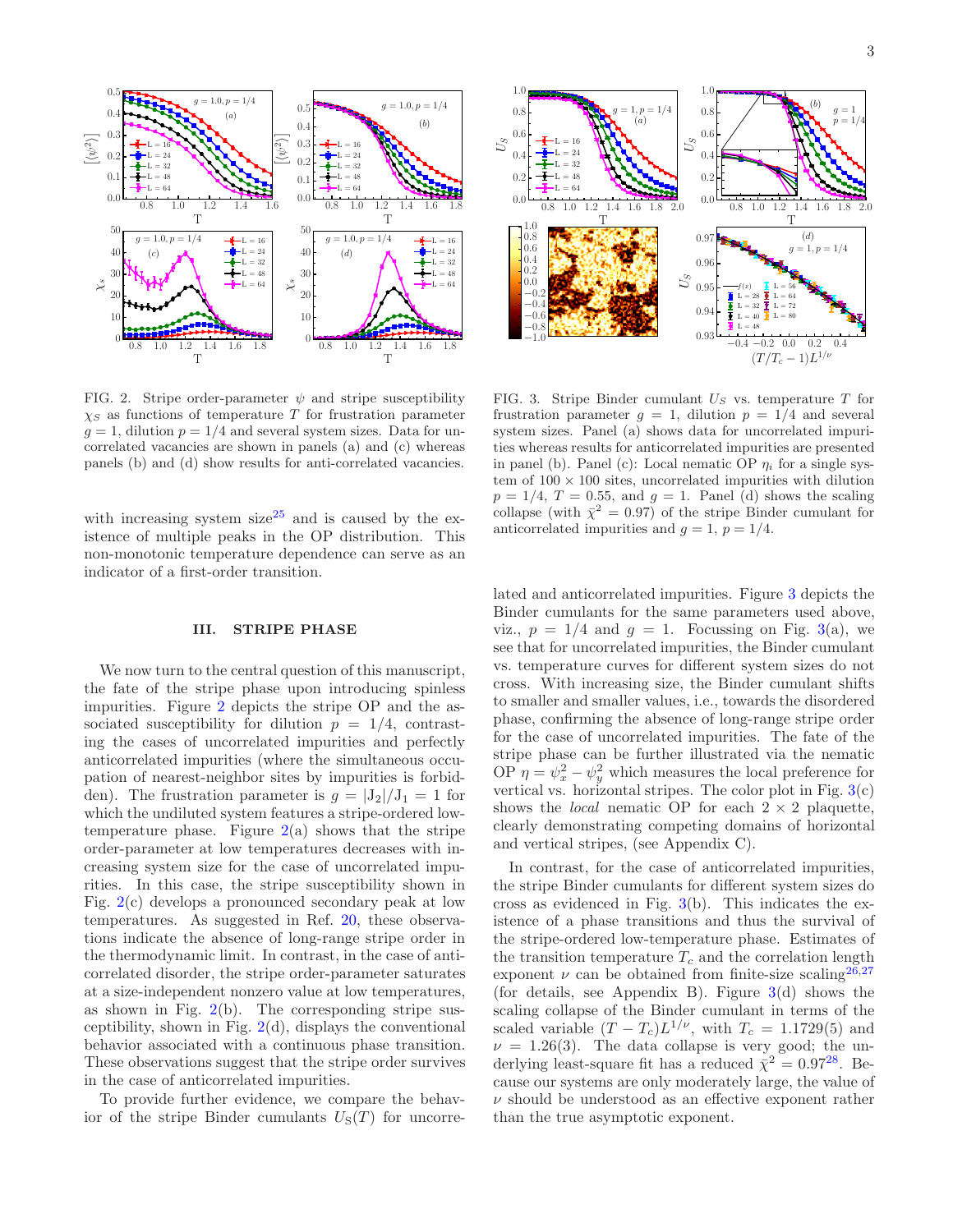

<span id="page-4-3"></span>FIG. 4. Impurity configurations on  $2 \times 2$  plaquettes illustrating the emergence of random-field disorder for the stripe OP (see text for further details).

# <span id="page-4-0"></span>IV. RANDOM FIELDS FROM SPINLESS IMPURITIES

To explain the absence of the stripe phase for uncorrelated impurities, we now demonstrate that the impurities induce effective random fields for the nematic OP  $\eta = \psi_x^2 - \psi_y^2$ . We focus on the ground state energies of small plaquettes of  $2 \times 2$  sites as seen in Fig. [4.](#page-4-3) If impurities simultaneously occupy two vertical nearestneighbor sites (configurations  $C_1$  and  $C_3$  in Fig. [4\)](#page-4-3), vertical stripes (configuration  $C_3$ ) are favored over horizontal stripes (configuration  $C_1$ ) as their ground state energy on the plaquette is lower by  $-2J_1$ . Analogously, if impurities occupy two horizontal nearest-neighbor sites (configurations  $C_2$  and  $C_4$ ), horizontal stripes  $(C_2)$  are favored over vertical stripes  $(C_4)$ . In contrast, configurations with either a single impurity or two impurities across the diagonal of a plaquette  $(C_5 \text{ and } C_6)$  do not prefer one stripe orientation over the other.

This means that impurity configurations in which two impurities occupy nearest neighbor sites locally break the  $Z_4$  lattice rotation symmetry. They thus act as random fields for the nematic OP  $\eta$  by locally preferring either the  $\psi_x$  or the  $\psi_y$  component of the stripe OP [\(2\)](#page-2-2). As was [a](#page-9-0)rgued by Imry and  $Ma^{19}$  in the context of the random-field Ising model<sup>[29](#page-9-10)</sup> and later proven rigorously<sup>[21](#page-9-2)</sup>, random fields destroy the long-range ordered phase via domain formation. Monte Carlo evidence for domains was presented in Fig.  $3(c)$  $3(c)$ .

The typical size  $L_D$  of these domains depends on the strength of the random fields and thus on the dilution p. In two dimensions, the dependence is expected to be ex[p](#page-9-10)onential,  $L_D \sim \exp(\text{const}/p^4)$ , for small  $p^{29}$ . This implies that the domain size will exceed the system size for sufficiently small  $p$ , making the destruction of the long-range order unobservable.

The fact that a local preference for vertical or horizontal stripes only appears if two impurities occupy two nearest-neighbor sites can be used to tune the strength of the emerging random field mechanism. If the probability for nearest-neighbor pairs of impurities is reduced, for example because of a repulsive interaction between the impurities, fewer random fields appear in the system. In the limit of perfectly anticorrelated impurities where such pairs are completely forbidden, the random-field mechanism is switched of  $f^{30}$ . This explains why our simulations showed that the stripe-ordered phase survives for anticorrelated impurities.

#### <span id="page-4-1"></span>V. FERROMAGNETIC PHASE

In contrast to the stripe OP, the total magnetization does not break a real-space symmetry. Therefore, spinless impurities do not create random fields coupling to the ferromagnetic order. Instead, they act as much more benign random-mass or random- $T_c$  disorder. Consequently, the ferromagnetic phase survives in the presence of impurities, be they uncorrelated or perfectly anticorrelated. However, the Curie temperature  $T_c$  is reduced compared to the undiluted system, as is shown in the phase diagram in Fig. [1.](#page-2-0)

# <span id="page-4-2"></span>VI. PHASE TRANSITIONS

We now turn to the phase transitions between the paramagnetic, ferromagnetic, and stripe phases. As explained in the Introduction, the transitions of the undiluted sys-tem are well understood<sup>[12](#page-8-8)[–15](#page-8-9)</sup>. There is a direct first-order phase transition between the ferromagnetic and stripe phases at low temperatures. The transition between the ferromagnetic and paramagnetic phases is continuous and belongs to the 2D Ising universality class. Extensive numerical simulations have also established that the transition from the stripe phase to the paramagnetic phase is of first order for  $0.5 < g < g^* \approx 0.67$ . The line of first-order transition terminates at  $g^*$  and gives rise to critical behavior that belongs to the Ashkin-Teller uni-versality class<sup>[16](#page-8-12)</sup>.

In the presence of anticorrelated disorder, the ferromagnetic and stripe phases both survive. According to Landau $31$ , phase transitions between two ordered phases that break different symmetries must be of first order. However, the Aizenman-Wehr theorem<sup>[21](#page-9-2)</sup> forbids firstorder transitions in two-dimensional disordered systems. This implies that the ferromagnetic and stripe phases must be separated by an intermediate phase. This could simply be the paramagnetic phase extending all the way to zero temperature, or there could be a spin glass (SG) phase at low temperatures and g close to 0.5. Unequivocally resolving the phases in this parameter region is beyond the scope of this paper. Interestingly, a similar glass phase was recently found via a Monte Carlo based anal-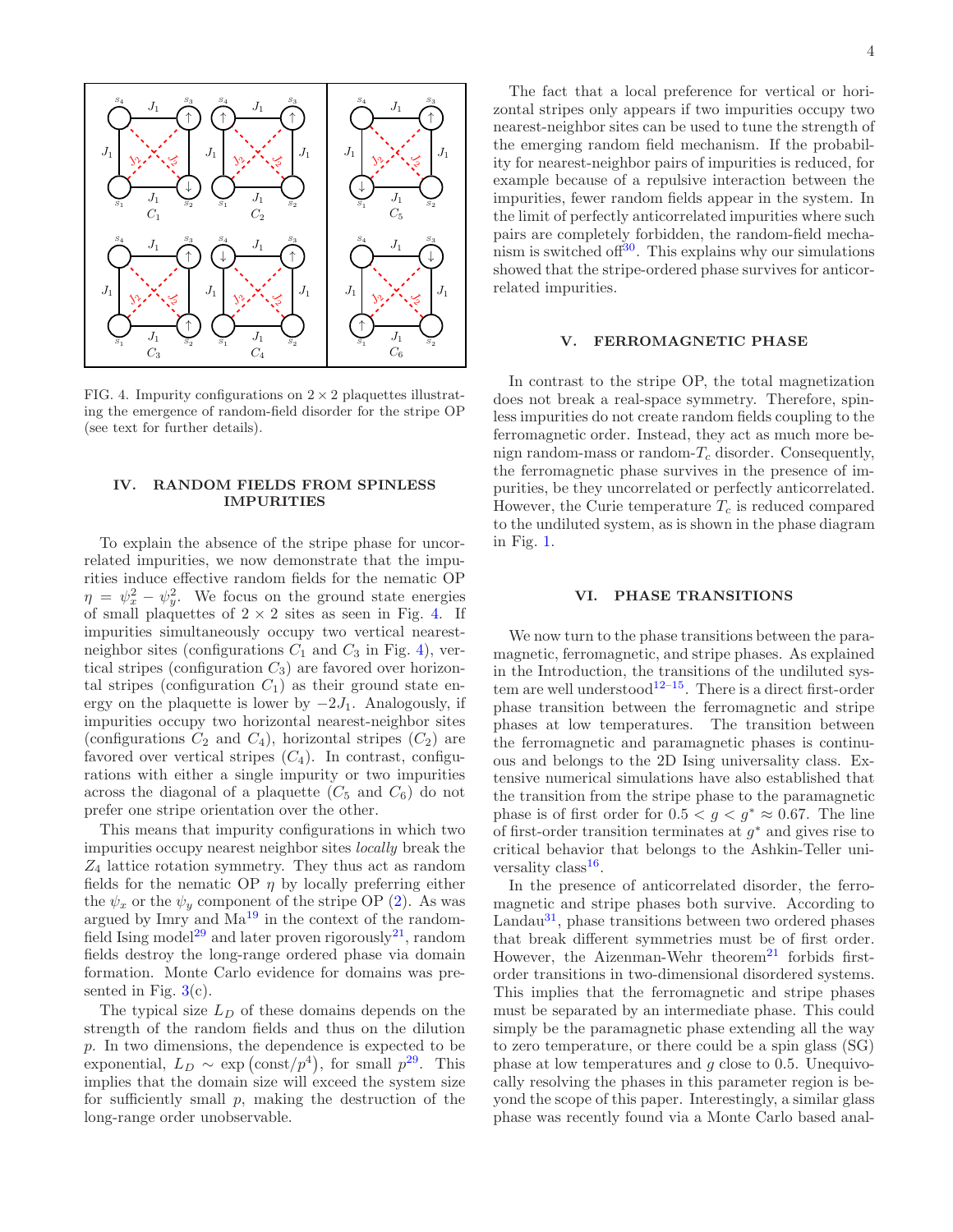

<span id="page-5-1"></span>FIG. 5. Stripe Binder cumulant  $U<sub>S</sub>$  vs. temperature for different system sizes. (a) undiluted system,  $p = 0$ ,  $q = 0.56$ ; (b) anticorrelated impurities,  $p = 1/8$ ,  $q = 0.56$ ; (c) anticorrelated impurities,  $p = 1/8$ ,  $q = 0.60$ ; (d) minimum value  $U^*$ as a function of inverse system size.

ysis of a disordered XY magnet defined on a pyrochlore  $lattice<sup>32</sup>$  $lattice<sup>32</sup>$  $lattice<sup>32</sup>$ .

The stripe to paramagnetic transition of the undiluted system is of first-order for  $0.5 < g < g^* \approx 0.67$ . To determine the character of this transition in the presence of anticorrelated impurities, we analyze the stripe Binder cumulant  $U<sub>S</sub>$  in Fig. [5.](#page-5-1) In the undiluted system depicted in Fig.  $5(a)$  $5(a)$ ,  $U<sub>S</sub>$  shows a pronounced minimum close to the transition which gets deeper with system size (see also Fig. [5\(](#page-5-1)d)). This clearly indicates a first-order transition. In contrast, in the diluted system with  $p = 1/8$  and  $q =$ 0.6 shown in Fig.  $5(c)$  $5(c)$ ,  $U<sub>S</sub>$  does not feature any minima, demonstrating that the first-order transition is rounded to a continuous one, in agreement with the AizenmanWehr theore[m](#page-9-2)<sup>21</sup>. For the diluted system at  $q = 0.56$ , the Binder cumulant shows weak minima, but they do not deepen with system size. This can be attributed to the fact that the clean first-order transition is stronger at smaller  $q$ . The disorder-induced rounding will therefore occur at a larger length scale beyond the moderate sizes used in our simulations. This is compatible with the size dependence of  $U^*$  shown in Fig. [5\(](#page-5-1)d).

The ferromagnetic to paramagnetic transition survives for both uncorrelated and anticorrelated impurities. The critical behavior across all phase transition lines in the diluted case is compatible with the two-dimensional Ising universality class with logarithmic corrections, as is discussed in Appendix B.

#### <span id="page-5-0"></span>VII. CONCLUSIONS

In summary, we have studied the effects of spinless impurities on the phases of a frustrated Ising magnet. As

the impurities do not break the Ising symmetry of the ferromagnetic OP, they act as rather benign random-mass disorder in the ferromagnetic phase. Consequently, this phase survives in the presence of the impurities, albeit with reduced Curie temperature. In contrast, the impurities can locally break the symmetry between horizontal and vertical stripes and thus create effective random fields for the nematic OP. These emerging random fields destroy the stripe phase via domain formation.

The microscopic understanding of the random fields has allowed us to identify a way to tune their strength. The random fields are suppressed with increasing repulsion between the impurities and completely vanish if nearest-neighbor pairs of impurities are forbidden. Therefore, the stripe phase survives for such perfectly anticorrelated impurities. This mechanism offers a novel way of controlling the phase diagram of a many-particle system. Note that the protection of the stripe phase by local (anti-)correlations between the impurities is similar to the protection of a clean quantum critical point by local disorder correlations discussed in Ref. [33.](#page-9-14)

Disorder effects in the  $J_1 - J_2$  model have been previously studied in Refs. [34](#page-9-15) and [35](#page-9-16) by introducing quenched bond disorder. In these references, the random field mechanism is seemingly absent (rendering stripe phase stable) even though symmetry arguments analog to ours would suggest that it should be present. In Ref. [35,](#page-9-16) this likely stems from the fact that the generalized mean-field theory does not consider the possibility of random-field physics at all. In the Wang-Landau study in Ref. [34,](#page-9-15) the reason is less clear, it may have to do with the disorder being too weak and/or the system sizes being too small.

Finally, we comment on the possibility of a nematic phase in the Hamiltonian [\(1\)](#page-1-0). In principle, the paramagnetic to stripe phase transition could split into two separate transitions: The  $Z_4$  lattice symmetry is broken first, leading to nematic order, while the Ising spin symmetry is broken at a lower temperature. Nematic order has indeed been observed in a  $J_1-J_2$  model in an external field $36$ . However, our simulations have not provided any indications of a nematic phase in our problem.

#### VIII. ACKNOWLEDGEMENTS

A.S. is partly supported through the Partner Group program between the Indian Association for the Cultivation of Science (IACS), Kolkata and the Max Planck Institute for the Physics of Complex Systems (MPIPKS), Dresden. T.V. is supported in part by the NSF under Grants No. PHY-1125915 and No. DMR- 1506152. The numerical data were generated at the PG Senapathy computing facility at Indian Institute of Technology, Madras, the computing facility at the Department of Theoretical Physics, IACS and the computing facility at MPIPKS.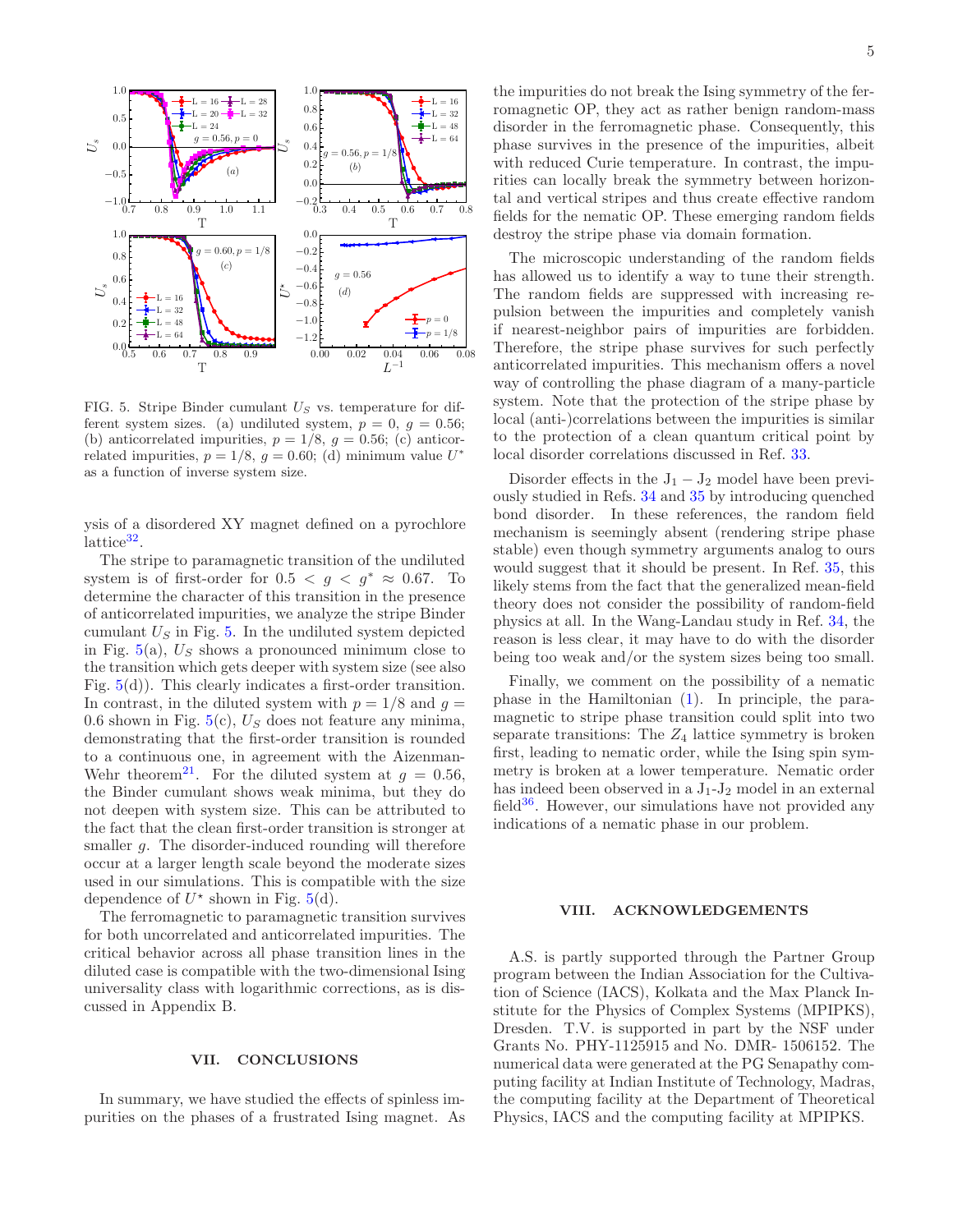#### APPENDIX A: DETAILS OF MONTE-CARLO PROCEDURE

Even though cluster-flip methods such as the Swendsen-Wang<sup>[37](#page-9-18)</sup> and Wolff<sup>[38](#page-9-19)</sup> algorithms can be used to study random systems such as the disordered ferromag-netic Ising model<sup>[39](#page-9-20)</sup>, in the case of the disordered  $J_1-J_2$ model, the efficiency of cluster algorithms is severely cur-tailed due to the presence of the frustrated interactions<sup>[40](#page-9-21)</sup>. Thus, we are restricted to the classical single-spin-flip Metropolis algorithm<sup>[23](#page-9-4)</sup> to perform our simulations. We study square lattices of linear size  $L = 8$  to 80. Each Monte Carlo simulation consists of an equilibration period of 10<sup>6</sup> Monte Carlo sweeps (a sweep corresponds to one attempted spin flip per lattice site), followed by a measurement period of another  $10^6$  sweeps, with measurements taken after each sweep. To improve the equilibration performance, we adopt a cooling procedure. We start the simulations at high temperatures and lower the temperature in small steps, using the final state of the higher temperature simulation as the initial condition for the next lower temperature.

We investigate frustration parameters  $g = |J_2|/J_1$  between 0.1 and 1.0. To study the influence of disorder, a total number of  $N_{imp} = pL^2$  spinless impurity sites are introduced into the lattice. These impurities are either completely uncorrelated or they are perfectly anticorrelated such that the simultaneous occupation of nearestneighbor sites by impurities is forbidden. We simulate dilutions of  $p = 1/8$  and 1/4. We expect, however, that the qualitative results hold for all values of  $p$  that are sufficiently small such that lattice percolation effects do not play a role. All observables are averaged over a large number of impurity configurations. Specifically, we use 1000 configurations for the smaller system sizes,  $L = 8$ to 32, and 500 configurations for the larger sizes. Using comparatively short Monte Carlo runs for a large number of disorder configurations improves the overall numerical efficiency (see Ref. [41](#page-9-22) and references therein).

## APPENDIX B: FINITE-SIZE SCALING ANALYSIS

In this section we describe the methodology adopted to extract the critical temperature  $T_c$  and the critical exponents from the Monte Carlo data of the site-diluted  $J_1-J_2$ model. The analysis is based on finite-size scalin[g](#page-9-7)  $26.27$  of the stripe and ferromagnetic Binder cumulants  $U<sub>S</sub>$  and  $U_F$  as well as the corresponding susceptibilities  $\chi_S$  and  $\chi_F$ .



<span id="page-6-0"></span>FIG. 6. Scaling collapse of the ferromagnetic binder cumulant  $U_F$  [panels (a) and (b)] and the scaled ferromagnetic susceptibility  $\chi_F L^{-7/4}$  [panels (c) and (d)] for uncorrelated impurities at  $p = 1/8$  and frustration parameters  $q = 0$  and 0.3.

#### BI: Ferromagnetic transition

We start by analyzing the ferromagnetic Binder cumulant  $U_F$  defined as

$$
U_{\rm F} = \frac{3}{2} \left( 1 - \frac{1}{3} \frac{\left[ \langle m^4 \rangle \right]}{\left[ \langle m^2 \rangle \right]^2} \right) \ . \tag{5}
$$

According to finite-size scaling, the Binder cumulant values for different system sizes  $L$  and temperatures  $T$ should collapse onto a single master curve when plotted as a function of the scaling variable  $x = (T - T_c)L^{1/\nu}$ where  $\nu$  is the correlation length critical exponent. Moreover, as the Binder cumulant is a dimensionless quantity, its value right at  $T_c$  should be size-independent, implying a Taylor expansion

<span id="page-6-1"></span>
$$
U_{\mathcal{F},\mathcal{S}}(T,L) = f(x) = a_0 + a_1x + a_2x^2 + \dots \qquad (6)
$$

sufficiently close to the critical point. Figures  $6(a)$  $6(a)$  and (b) show examples of such scaling plots for uncorrelated impurities at concentration  $p = 1/8$  and frustration parameters  $g = 0$  and 0.3, respectively. The values of  $T_c$ and  $\nu$  are extracted from fits of the  $U_F$  data to the expansion [\(6\)](#page-6-1) truncated after the quadratic term. The quality of the fit can be estimated from the reduced sum of squared errors (per degree of freedom)  $\bar{\chi}^2$  defined as

$$
\bar{\chi}^2 = \frac{1}{N - M} \sum_{i=1}^{N} \frac{[U_{F,i} - f(x_i)]^2}{\sigma_i^2} . \tag{7}
$$

Here,  $N$  is the number of data points,  $M$  is the number of fit-parameters, and  $\sigma_i^2$  is the (Monte Carlo) variance of the value  $U_{F,i}$ . The fits are considered of good quality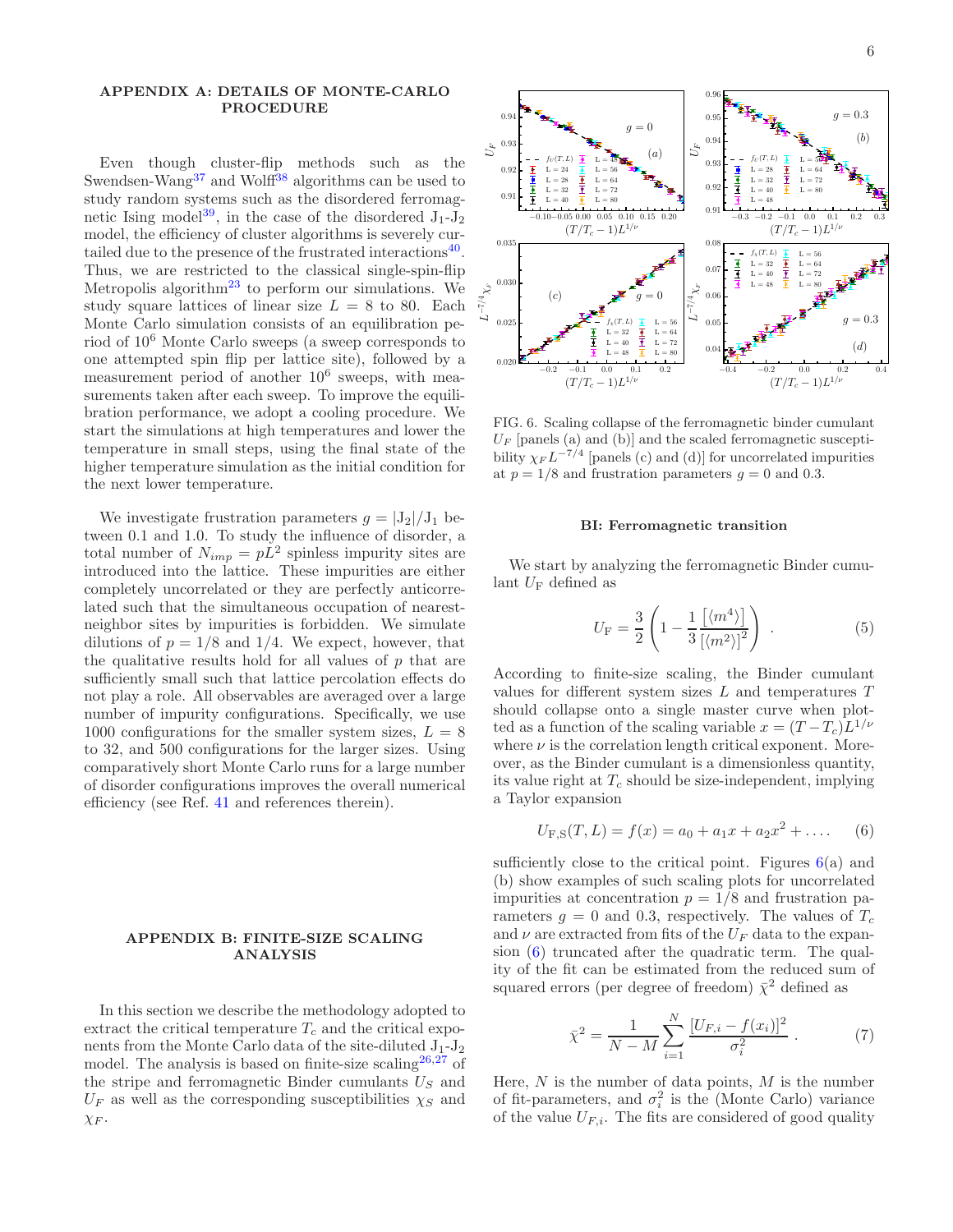|   | anticorrelated |               |  | uncorrelated                                                                                          |  |      |  |
|---|----------------|---------------|--|-------------------------------------------------------------------------------------------------------|--|------|--|
| g | $T_c$          | $\mathcal{U}$ |  | $T_c$                                                                                                 |  |      |  |
|   |                |               |  | $0\ \left \ 1.7574(1)\quad 1.16(1)\quad 1.19\right \ \left 1.8036(1)\quad 1.12(1)\quad 1.36\ \right.$ |  |      |  |
|   |                |               |  | $0.1 \begin{array}{c cc} 1.4724(1) & 1.11(1) & 0.71 & 1.5234(1) & 1.13(2) & 1.37 \end{array}$         |  |      |  |
|   |                |               |  |                                                                                                       |  |      |  |
|   |                |               |  | $0.3 \begin{bmatrix} 0.8450(2) & 1.14(4) & 0.82 \end{bmatrix}$ $0.9108(2)$ 1.15(4)                    |  | 1.45 |  |

<span id="page-7-0"></span>TABLE I. Critical temperatures  $T_c$ , effective correlation length exponents  $\nu$ , and reduced error sums  $\bar{\chi}^2$  obtained from the scaling analysis of the ferromagnetic Binder cumulant  $U_F$ . Results are shown for various values of the frustration parameter q and dilution  $p = 1/8$  for both uncorrelated and anticorrelated impurities. The numbers in parentheses give the error of the last digit.

when  $\bar{\chi}^2 \lessapprox 1$ . Results of this analysis for both uncorrelated and anticorrelated impurities and several values of the frustration parameter  $g$  are presented in Table [I.](#page-7-0)

How do our results for the correlation length exponent  $\nu$  compare to theoretical predictions? The ferromagneticto-paramagnetic transition in the clean, undiluted system belongs to the two-dimensional Ising universality class. Its correlation length exponent takes the value  $\nu_{cl} = 1$ implying that random-mass disorder is exactly marginal according to the Harris criterion  $d\nu > 2^{42}$  $d\nu > 2^{42}$  $d\nu > 2^{42}$ . The fate of the phase transition in the two-dimensional disordered Ising model has been controversially discussed in the literature (see, e.g., Ref. [41](#page-9-22) and references therein). Recent numerical results $41$  demonstrate, however, that the critical behavior of the disordered Ising model is controlled by the clean two-dimensional Ising critical point but with universal logarithmic corrections as predicted by perturbative renormalization group calculations. Our system sizes are too small to reliably extract logarithmic corrections. The  $\nu$  values in Table [I](#page-7-0) must therefore be considered effective rather than asymptotic exponent values. They are comparable to effective  $\nu$  values found in the above-mentioned high-precision study of the disordered Ising model. We thus conclude that our results are consistent with the critical behavior of the ferromagnetic transition belonging the disordered Ising universality class.

Further evidence is provided by the ferromagnetic susceptibility  $\chi_F$ . Anticipating two-dimensional Ising critical behavior for which the susceptibility has a scale dimension of 7/4, we analyze the scaling collapse of  $L^{-7/4}\chi_F^{-43}$  $L^{-7/4}\chi_F^{-43}$  $L^{-7/4}\chi_F^{-43}$ . Figures [6\(](#page-6-0)c) and (d) show the scaling plots of the susceptibility data for uncorrelated impurities at concentration  $p = 1/8$  and frustration parameters  $q = 0$ and 0.3, respectively. As in the case of the Binder cumulants, the data collapse is of good quality. Values for  $T_c$  and  $\nu$  can be found by fitting the susceptibility to the expansion

<span id="page-7-3"></span>
$$
L^{-7/4} \chi_{F,S}(T, L) = f(x) = a_0 + a_1 x + a_2 x^2 + \dots
$$
 (8)

The resulting values are summarized in Table [II.](#page-7-1) They

|                  | anticorrelated |               |  | uncorrelated                                                                                        |                |      |  |
|------------------|----------------|---------------|--|-----------------------------------------------------------------------------------------------------|----------------|------|--|
| $\boldsymbol{q}$ | $T_c$          | $\mathcal{U}$ |  |                                                                                                     | $\overline{U}$ |      |  |
|                  |                |               |  | $0\ \left \ 1.7573(2)\quad 1.14(3)\quad 0.64\ \right \ 1.8031(2)\quad 1.10(2)\quad \overline{0.80}$ |                |      |  |
|                  |                |               |  | $0.1\begin{pmatrix} 1.4719(2) & 1.10(2) & 1.05 \end{pmatrix}$ 1.5234(3) 1.13(4) 0.97                |                |      |  |
|                  |                |               |  | $0.2\begin{array}{ l} 1.1720(2) & 1.12(3) & 0.96 \end{array}$ 1.2287(2) 1.22(4) 0.72                |                |      |  |
| 0.3              |                |               |  | $0.8440(4)$ $1.04(6)$ $0.77$ $0.9102(3)$ $1.18(4)$                                                  |                | 1.21 |  |

<span id="page-7-1"></span>TABLE II. Critical temperatures  $T_c$ , effective correlation length exponents  $\nu$ , and reduced error sums  $\bar{\chi}^2$  obtained from the scaling analysis of the ferromagnetic susceptibility  $\chi_F$ . Results are shown for various values of the frustration parameter g and dilution  $p = 1/8$  for both uncorrelated and anticorrelated impurities.



<span id="page-7-2"></span>FIG. 7. Scaling plots of the stripe cumulant  $U<sub>S</sub>$  [panels (a) and (b)] and the stripe susceptibility  $\chi_S$  [panels (c) and (d)] for anticorrelated impurities of concentration of  $p = 1/8$  and frustration parameters  $g = 0.75$  and  $g = 1$ .

agree well with those from the analysis of the Binder cumulant. (For the effective exponent  $\nu$ , the deviations are within one standard deviation; for  $T_c$  they are within two standard deviations.)

#### BII: Stripe transition

The stripe-ordered to paramagnetic transition can be analyzed along the same lines as the ferromagnetic transition above. Because uncorrelated impurities completely destroy the stripe phase, we only consider perfectly anticorrelated impurities. Figure [7](#page-7-2) presents example scaling plots of the stripe Binder cumulant  $U<sub>S</sub>$  and the stripe susceptibility  $\chi_S$  for impurity concentration  $p = 1/8$  and frustration parameters  $q = 0.75$  and  $q = 1$ . The values of  $T_c$  and the correlation length exponent  $\nu$  can again be determined from fits to Eqs.  $(6)$  and  $(8)$ . The results are summarized in Table [III.](#page-8-15) In the undiluted, clean system, the stripe to paramagnetic transition is either of first-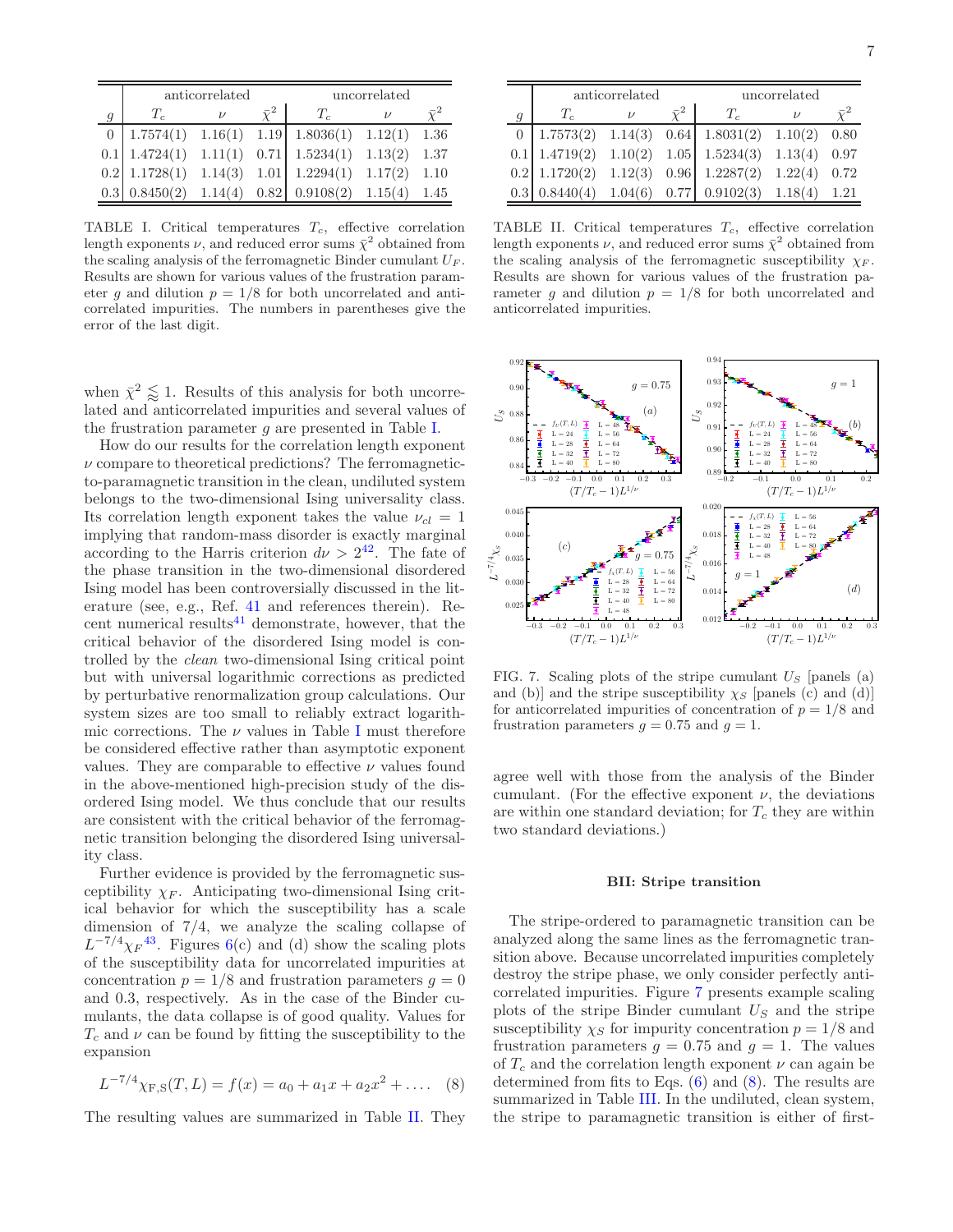|                | Binder cumulant $U_s$                                                                     |       |  | susceptibility $\chi_S$                                   |                  |  |
|----------------|-------------------------------------------------------------------------------------------|-------|--|-----------------------------------------------------------|------------------|--|
| $\mathfrak{g}$ | $T_c$                                                                                     | $\nu$ |  | $T_c$                                                     | $\overline{\nu}$ |  |
|                | 0.60   0.70766(9) 0.93(2) 0.92                                                            |       |  |                                                           |                  |  |
|                | $0.70\begin{array}{ l} 0.9827(1) & 0.99(3) & 1.10 \end{array}$ $0.9838(1)$ $1.04(2)$ 1.57 |       |  |                                                           |                  |  |
|                |                                                                                           |       |  |                                                           |                  |  |
|                |                                                                                           |       |  | $1.6361(1)$ $1.05(2)$ $1.09$ $1.6362(1)$ $1.07(1)$ $1.01$ |                  |  |

<span id="page-8-15"></span>TABLE III. Critical temperatures  $T_c$ , effective correlation length exponents  $\nu$ , and reduced error sums  $\bar{\chi}^2$  obtained from the scaling analysis of the stripe Binder cumulant  $U<sub>S</sub>$  and the stripe susceptibility  $\chi_S$ . Results are shown for various values of the frustration parameter g and dilution  $p = 1/8$  for perfectly anticorrelated impurities.

order (for  $g < g^* \approx 0.67$ ) or belongs to the Ashkin-Teller universality class (for  $g > g^*$ )<sup>[12](#page-8-8)[–15](#page-8-9)</sup>. We have shown in the main text that the first-order transition is rounded to a continuous one in the presence of anticorrelated impuri-ties, as is expected from the Aizenman-Wehr theorem<sup>[21](#page-9-2)</sup>. Our results in Table [III](#page-8-15) show that the critical exponent  $\nu$  of the diluted system is close to the clean Ising value of unity for all studied values of g. In particular,  $\nu$  does not vary systematically with  $g$  as would be expected for the clean Ashkin-Teller universality class. The effects of disorder on the Ashkin-Teller universality class were studied by Murthy<sup>[44](#page-9-25)</sup> and Card[y](#page-9-26)<sup>45</sup> via a renormalization group analysis that predicted clean Ising critical behavior with universal logarithmic corrections just as in the disordered Ising model. This was recently confirmed by large-scale simulations<sup>[41](#page-9-22)</sup>. As in the case of the ferromagnetic transition above, the system sizes in our present work are too small to extract logarithmic corrections. However, the effective  $\nu$  values in Table [III](#page-8-15) are close to the clean two-dimensional Ising value of unity. We conclude that our results are consistent with the critical behavior of the stripe transition belonging to the disordered Ising universality class.

## APPENDIX C: DOMAINS



<span id="page-8-16"></span>FIG. 8. Local nematic order parameter  $\eta_i$  for each  $2 \times 2$ plaquette of a single system of  $100 \times 100$  sites for  $T = 0.55$ ,  $g = 1$ , and uncorrelated impurities of concentration  $p = 1/8$ (left panel) and  $p = 1/4$  (right panel).

As discussed in the main text, spinless impurities in the  $J_1-J_2$  Hamiltonian create random fields for the nematic order parameter  $\eta = \psi_x^2 - \psi_y^2$  which measures the local preference for vertical vs. horizontal stripes. These random fields destroy the long-range stripe order via domain formation. In order to image these domains, we define a local version of the nematic order parameter via  $\eta_i = (\bar{\psi}_{i,x}^2 - \bar{\psi}_{i,y}^2)$  where  $\bar{\psi}_{i,x}$  and  $\bar{\psi}_{i,y}$  are formed by averaging  $\psi_{i,x} = \rho_i S_i(-1)^{x_i}$ , and  $\psi_{i,y} = \rho_i S_i(-1)^{y_i}$  over  $2\times 2$  plaquette number  $i.$ 

Figure [8](#page-8-16) illustrates the emergence of the domains in a system of linear size  $L = 100$  at  $q = 1$  and  $T = 0.55$  as we increase the concentration  $p$  of impurities. For impurity concentration  $p = 1/8$ , the local order parameter fluctuates only slightly, i.e., the entire system belongs to a single domain. For the more disordered sample,  $p = 1/4$ , the characteristic domain size has fallen below the system size. The figure now shows random-field induced domain walls percolating throughout the sample, thus leading to the destruction of long-range stripe order.

- <span id="page-8-0"></span><sup>1</sup> N. Goldenfeld, Lectures on Phase transitions and the Renormalization Group (Addison-Wesley, Reading, MA, 1992).
- <span id="page-8-1"></span> $^2$  E. Fradkin, S. A. Kivelson, M. J. Lawler, J. P. Eisenstein, and A. P. Mackenzie, Annu. Rev. Condens. Matter Phys. 1,153 (2010).
- <sup>3</sup> R. M. Fernandes, A. V. Chubukov and J. Schmalian, Nat. Phys. 10, 97 (2014).
- <span id="page-8-2"></span><sup>4</sup> E. Fradkin, S. A. Kivelson, and J. M. Tranquada, Rev. Mod. Phys. 87, 457 (2015).
- <span id="page-8-3"></span> $5$  M. Mambrini, A. Läuchli, D. Poilblanc, and F. Mila, Phys. Rev. B 74, 144422 (2006).
- <sup>6</sup> A. W. Sandvik, Phys. Rev. Lett. **98**, 227202 (2007).<br><sup>7</sup> A. Sen and A. W. Sandvik, Phys. Rev. B. 82, 1<sup>9</sup>
- <span id="page-8-4"></span><sup>7</sup> A. Sen and A. W. Sandvik, Phys. Rev. B 82, 174428 (2010).
- <span id="page-8-5"></span><sup>8</sup> K. Ramola, K. Damle, and D. Dhar, Phys. Rev. Lett. 114, 190601 (2015).
- <span id="page-8-6"></span><sup>9</sup> T.Vojta, J. Phys. A 39, R143 (2006).
- $10$  T. Vojta, AIP Conference Proceedings 1550, 188 (2013).
- <span id="page-8-7"></span><sup>11</sup> T. Vojta, Ann. Rev. Condens. Matter Phys., in press, arXiv:1806.05611
- <span id="page-8-8"></span><sup>12</sup> A. Kalz, A. Honecker, and M. Moliner, Phys. Rev. B 84, 174407 (2011).
- <span id="page-8-10"></span><sup>13</sup> A. Kalz and A. Honecker, Phys. Rev. B 86, 134410 (2012).
- <span id="page-8-11"></span><sup>14</sup> S. Jin, A. Sen, A.W. Sandvik, Phys. Rev. Lett. 108, 045702 (2012).
- <span id="page-8-9"></span> $15$  S. Jin, A. Sen, W. Guo, A.W. Sandvik, Phys. Rev. B 87, 144406 (2013).
- <span id="page-8-12"></span><sup>16</sup> J. Ashkin and E. Teller, Phys. Rev. 64, 178 (1943); C. Fan and F. Y. Wu, Phys. Rev. B 2, 723 (1970); L. P. Kadanoff and F. J. Wegner, Phys. Rev. B 4, 3989 (1971).
- <span id="page-8-13"></span> $17$  R. Baxter, *Exactly Solved Models in Statistical Mechanics*, (Academic Press, New York, 1982).
- <span id="page-8-14"></span><sup>18</sup> The Ashkin-Teller model consists of two identical Ising